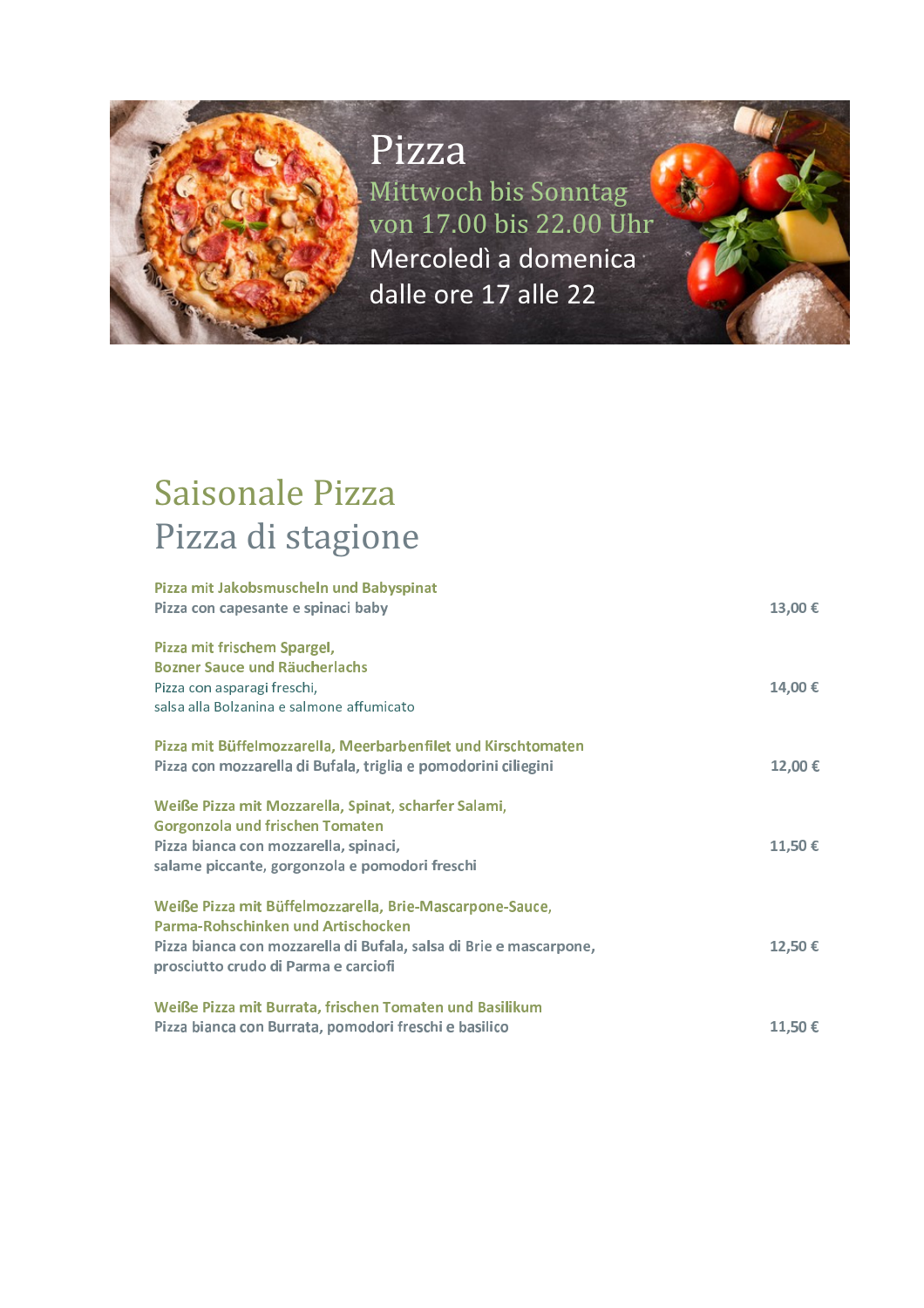# Klassiker I classici

| <b>Pizzabrot Focaccia</b><br>Olivenöl, Rosmarin<br>Olio d'olivo, rosmarino                                                                                                                                                    | 5,50€ |
|-------------------------------------------------------------------------------------------------------------------------------------------------------------------------------------------------------------------------------|-------|
| <b>Pizza Marinara</b><br>Tomatensauce, Oregano<br>Sugo al pomodoro, origano                                                                                                                                                   | 6,50€ |
| <b>Pizza Margherita</b><br>Tomatensauce, Mozzarella, Oregano<br>Sugo al pomodoro, mozzarella, origano                                                                                                                         | 7,10€ |
| Pizza Schinken & frische Champignons Prosciutto & champignons freschi<br>Tomatensauce, Mozzarella, Schinken, frische Champignons, Oregano<br>Sugo al pomodoro, mozzarella, prosciutto, champignons freschi, origano           | 9,00€ |
| <b>Pizza Capricciosa</b><br>Tomatensauce, Mozzarella, Schinken,<br>frische Champignons, Artischocken, Oregano<br>Sugo al pomodoro, mozzarella,<br>prosciutto, champignons freschi, carciofi, origano                          | 9,30€ |
| <b>Pizza Napoli</b><br>Tomatensauce, Mozzarella, Sardellen,<br>scharfe Salami, Oregano<br>Sugo al pomodoro, mozzarella, acciughe,<br>salamino, origano                                                                        | 8,40€ |
| <b>Tiroler Pizza Tirolese</b><br>Tomatensauce, Mozzarella, Speck, Oregano<br>Sugo al pomodoro, mozzarella, speck, origano                                                                                                     | 8,70€ |
| Pizza Gorgonzola<br>Tomatensauce, Mozzarella, Gorgonzola, Oregano<br>Sugo al pomodoro, mozzarella, gorgonzola, origano                                                                                                        | 8,70€ |
| Pizza Vier Käse Quattro formaggi<br>Tomatensauce, Mozzarella,<br>vier Sorten Käse, Oregano<br>Sugo al pomodoro, mozzarella,<br>quattro formaggi, origano                                                                      | 9,70€ |
| <b>Gemüsepizza Verdure</b><br>Tomatensauce, Mozzarella, Grillgemüse, Oregano<br>Sugo al pomodoro, mozzarella, verdure alla griglia, origano                                                                                   | 9,50€ |
| Vier Jahreszeiten Quattro stagioni<br>Tomatensauce, Mozzarella, Schinken,<br>Frische Champignons, Oliven, Artischocken, Oregano<br>Sugo al pomodoro, mozzarella, prosciutto,<br>champignons freschi, olive, carciofi, origano | 9,80€ |
| Pizza Hawaii<br>Tomatensauce, Mozzarella, Schinken, Ananas, Oregano<br>Sugo al pomodoro, mozzarella, prosciutto, ananas, origano                                                                                              | 9,00€ |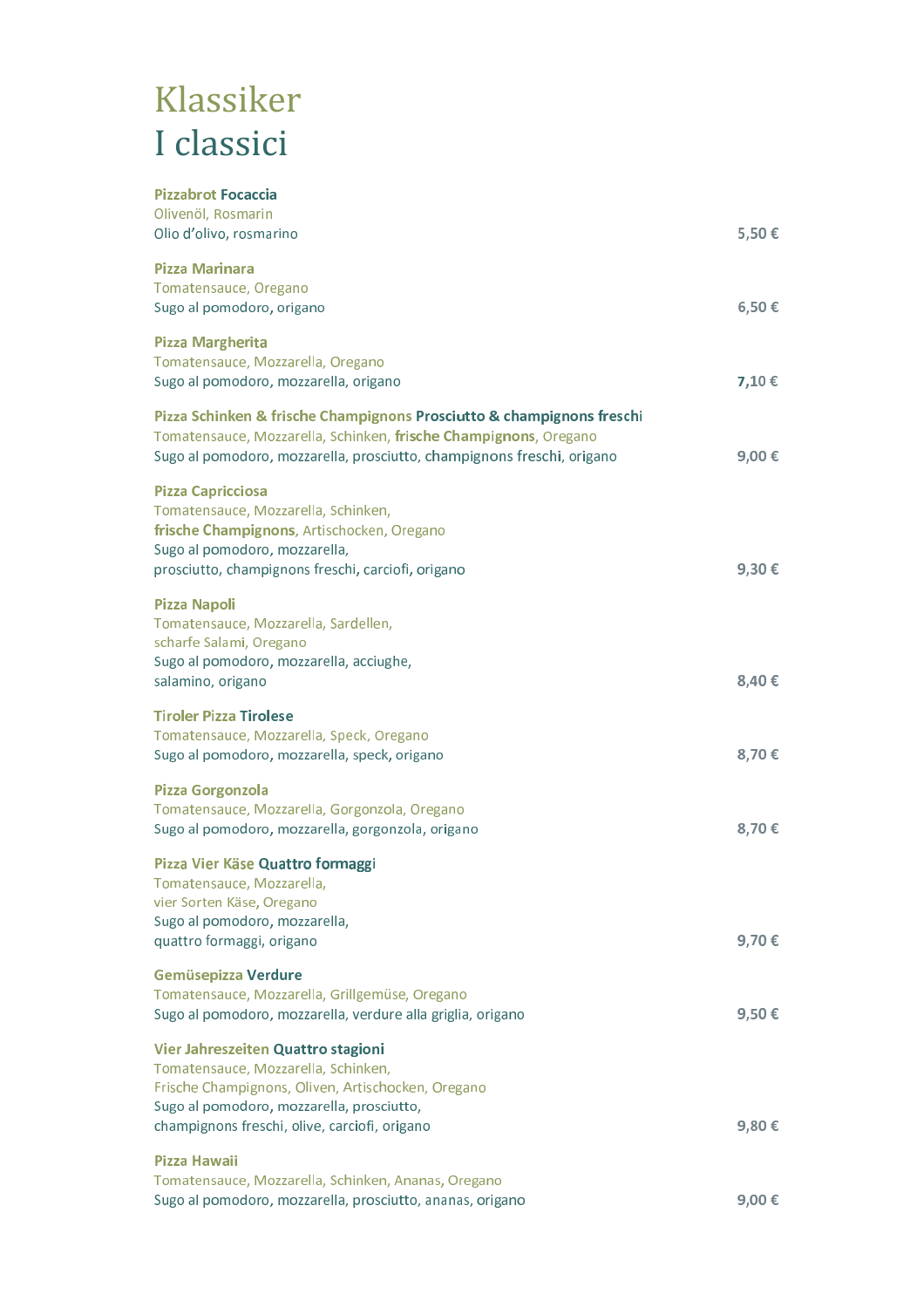# Feinschmecker Buongustai

#### **Pizza Clara**

| Tomatensauce, Mozzarella, Schinken, Peperoni,                    |        |
|------------------------------------------------------------------|--------|
| Spargel, Thunfisch, scharfe Salami, frische Champignons, Oregano |        |
| Sugo al pomodoro, mozzarella, prosciutto, peperoni,              |        |
| asparagi, tonno, salamino, champignons freschi, origano          | 10,30€ |
| Pizza Feinschmecker Buongustaio                                  |        |
| Tomatensauce, Mozzarella, Rauke,                                 |        |
| Rohschinken, Parmesansplitter, Oregano                           |        |
| Sugo al pomodoro, mozzarella, rucola,                            |        |
| prosciutto crudo, grana a sceglie, origano                       | 10,50€ |
| Pizza Italiana                                                   |        |
| Tomatensauce, Mozzarella, Zucchini, Oliven,                      |        |
| Rauke, Cocktailtomaten, Oregano                                  |        |
| Sugo al pomodoro, mozzarella, zucchini, olive,                   |        |
| rucola, pomodorini, origano                                      | 9,00€  |
| <b>Biker Pizza</b>                                               |        |
| Tomatensauce, Mozzarella, Spinat, Mais, Schinken,                |        |
| frische Tomaten, Oregano                                         |        |
| Sugo al pomodoro, mozzarella, spinaci, mais,                     |        |
| prosciutto, pomodori, origano                                    | 9,00€  |
| Sonnenstrahlen Raggi di sole                                     |        |
| Tomatensauce, Mozzarella, Schinken,                              |        |
| Spargel, Ei, Mais, Oregano                                       |        |
| Sugo al pomodoro, mozzarella, prosciutto,                        |        |
| asparagi, uovo, mais, origano                                    | 9,00€  |
| <b>Griechische Pizza Greca</b>                                   |        |
| Tomatensauce, Mozzarella, Rauke,                                 |        |
| frische Tomaten, Feta, Oliven, Oregano                           |        |
| Sugo al pomodoro, mozzarella, rucola,                            |        |
| pomodori freschi, feta, olive, origano                           | 9,80€  |
| <b>Bauernpizza Contadina</b>                                     |        |
| Tomatensauce, Mozzarella, Speck,                                 |        |
| Salami, Zwiebel, Knoblauch, Oregano                              |        |
| Sugo al pomodoro, mozzarella, speck,                             |        |
| salami, cipolla, aglio, origano                                  | 9,50€  |
| Pizza Südtirol Pizza Alto Adige                                  |        |
| Tomatensauce, Mozzarella, Speck,                                 |        |
| Kaminwurze, frische Champignons, Oregano                         |        |
| Sugo al pomodoro, mozzarella, speck,                             |        |
| salamino affumicato, champignons freschi, origano                | 10,30€ |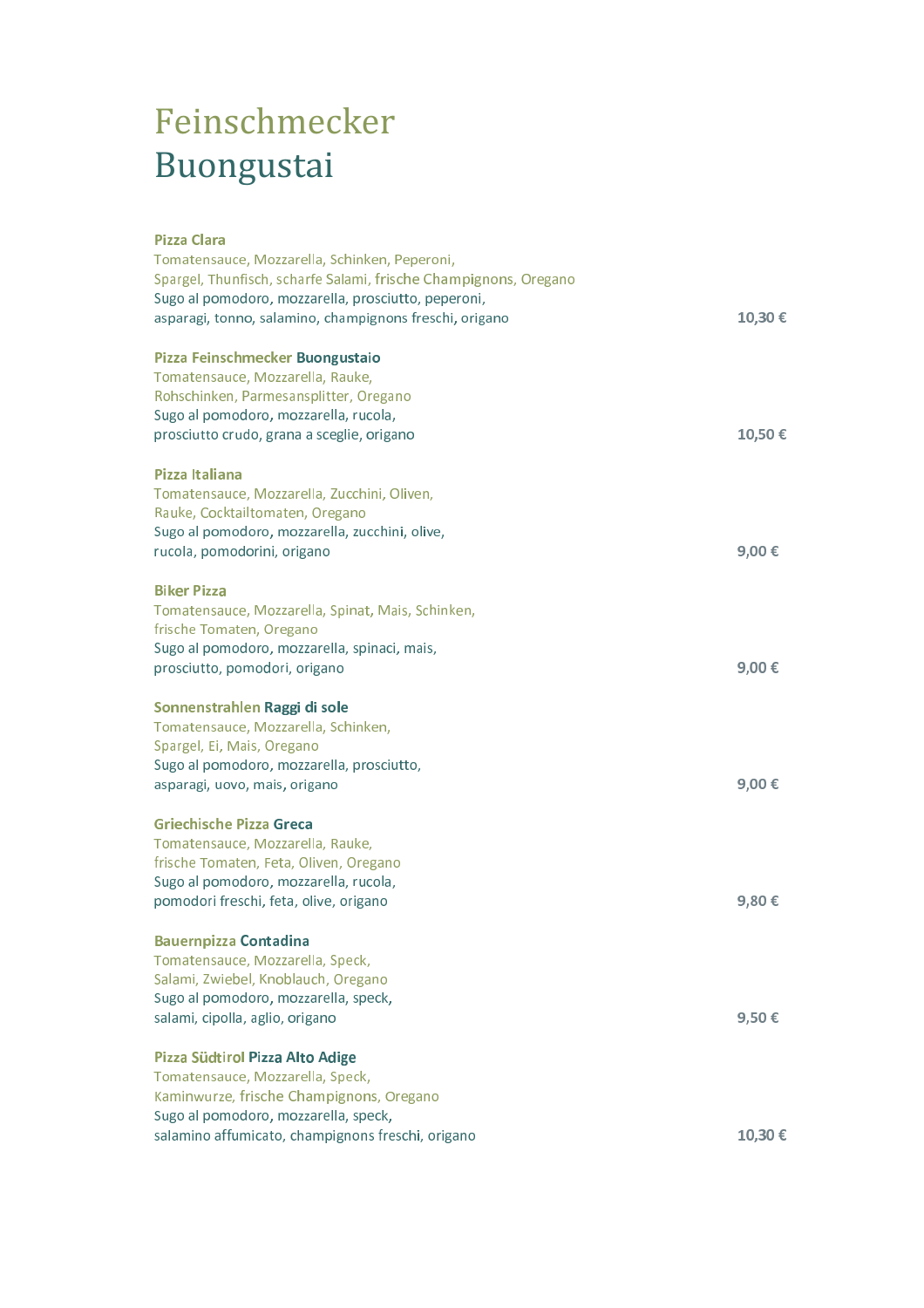## **Scharfe** Piccante

| <b>Pizza Zigeuner Zingara</b><br>Tomatensauce, Mozzarella, Sardellen,<br>scharfe Salami, Kapern, Oliven, Oregano<br>Sugo al pomodoro, mozzarella, acciughe,<br>salamino, capperi, olive, origano | 9,00€ |
|--------------------------------------------------------------------------------------------------------------------------------------------------------------------------------------------------|-------|
| <b>Pizza Cowboy</b><br>Tomatensauce, Mozzarella, Speck, scharfe Salami,<br>Knoblauch, Peperoncino, Oregano<br>Sugo al pomodoro, mozzarella, speck, salamino,<br>aglio, peperoncino, origano      | 9,30€ |
| Pizza 007<br>Tomatensauce, Mozzarella, scharfe Salami,<br>Gorgonzola, Ei, Oregano<br>Sugo al pomodoro, mozzarella, salamino,<br>gorgonzola, uovo, origano                                        | 9,80€ |
| <b>Pizza BOMBA</b><br>Tomatensauce, Mozzarella, scharfe Salami,<br>Zwiebel, Lombardi, Oregano<br>Sugo al pomodoro, mozzarella, salamino,<br>cipolla, lombardi, origano                           | 9,30€ |
| <b>Teufelspizza Diavola</b><br>Tomatensauce, Mozzarella, scharfe Salami,<br>Chilisauce, Oregano<br>Sugo al pomodoro, mozzarella, salamino,<br>salsa di chili, origano                            | 9.00€ |

# Leichte Pizza Pizze leggere

#### **Pizza Light**

| Tomatensauce, Mozzarella, Cocktailtomaten,                      |        |
|-----------------------------------------------------------------|--------|
| Rauke, Philadelphiakäse, Oregano                                |        |
| Sugo al pomodoro, mozzarella, pomodorini,                       |        |
| rucola, Philadelphia, origano                                   | 9,10€  |
|                                                                 |        |
| Pizza Spinat & Topfen Spinaci & ricotta                         |        |
| Tomatensauce, Mozzarella, Spinat, Topfen, Oregano               |        |
| Sugo al pomodoro, mozzarella, spinaci, ricotta, origano €       | 8,80€  |
| Pizza Bufala                                                    |        |
| Tomatensauce, Büffelmozzarella,                                 |        |
| Kirschtomaten, Rauke, Oregano                                   |        |
| Sugo al pomodoro, mozzarella di bufala,                         |        |
| pomodori ciliegi, rucola, origano                               | 11.00€ |
|                                                                 |        |
| <b>Pizza Fitness</b>                                            |        |
| Tomatensauce, Mozzarella, Cocktailtomaten, Mais, Rauke, Oregano |        |
| Sugo al pomodoro, mozzarella, pomodorini, mais, rucola, origano | 9.00€  |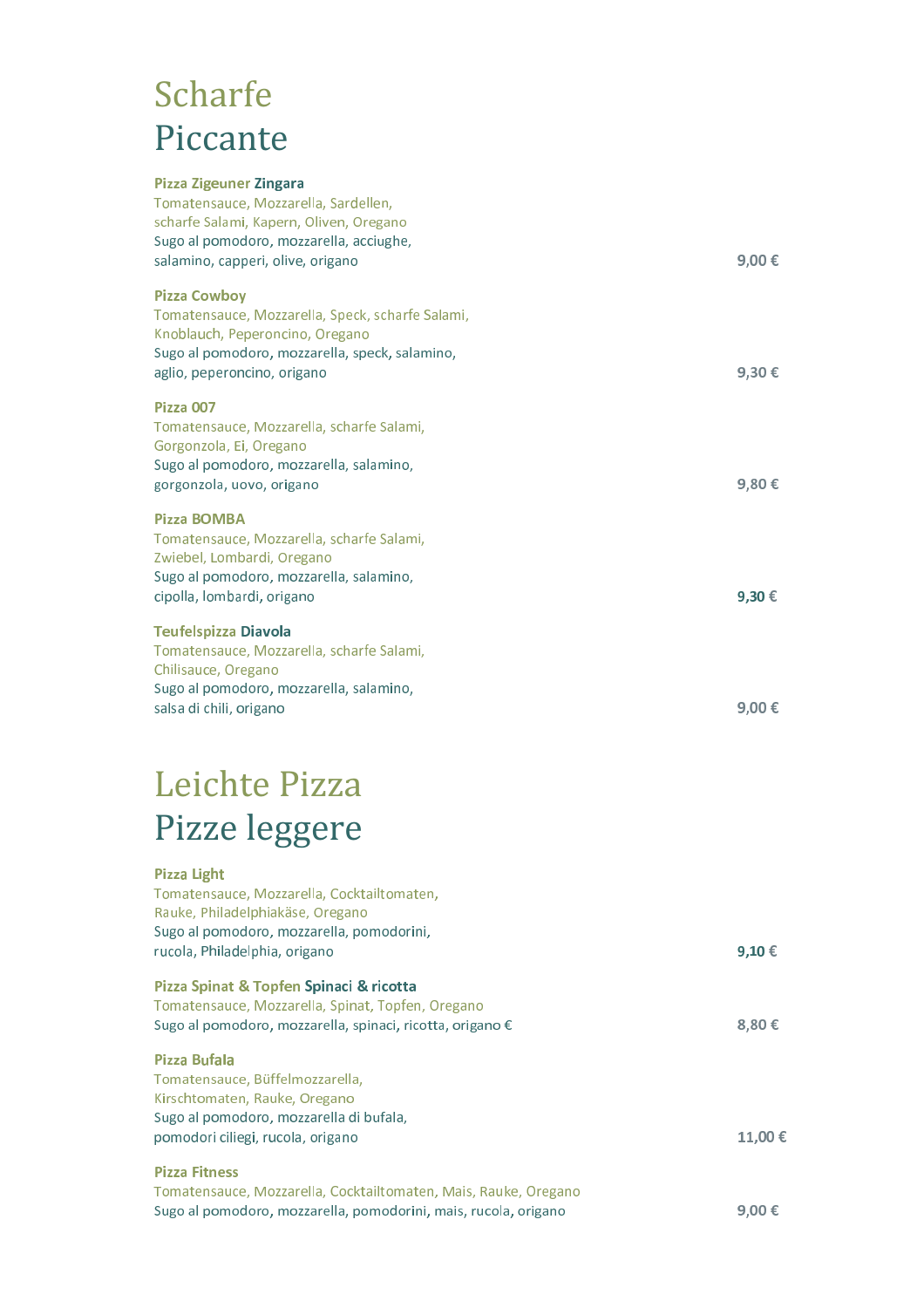### Fisch Pesce

| Pizza Thunfisch & Zwiebel Tonno & cipolla<br>Tomatensauce, Mozzarella, Thunfisch, Zwiebel, Oregano<br>Sugo al pomodoro, mozzarella, tonno, cipolla, origano                                                   | 9,30€  |
|---------------------------------------------------------------------------------------------------------------------------------------------------------------------------------------------------------------|--------|
| Pizza Garnelen Gamberoni<br>Tomatensauce, Mozzarella, Riesengarnelen,<br>Rauke, Kirschtomaten, Oregano<br>Sugo al pomodoro, mozzarella, gamberoni,<br>rucola, pomodorini, origano                             | 11,30€ |
| Pizza Mediterranea<br>Tomatensauce, Mozzarella, getrocknete Tomaten,<br>Basilikumpesto, Riesengarnelen, Oregano<br>Sugo al pomodoro, mozzarella, pomodori secchi,<br>pesto di basilico, gamberoni, origano    | 11,50€ |
| Pizza Meeresfrüchte Frutti di mare<br>Tomatensauce, Mozzarella,<br>frische Meeresfrüchte, Oregano<br>Sugo al pomodoro, mozzarella,<br>frutti di mare fresci, origano                                          | 12,20€ |
| <b>Norwegische Pizza Norvegese</b><br>mit Tomatensauce, Mozzarella,<br>Lachs, gegrillten Zucchinis und Burrata<br>Pizza norvegese con salsa di pomodoro, mozzarella,<br>salmone. zucchini grigliati e burrata | 14,00€ |
| Pizza mit Jakobsmuscheln Pizza con capesante<br>mit Tomatensauce, Mozzarella, Jakobsmuscheln und Babyspinat<br>Pizza con salsa di pomodori, mozzarella, capesante e spinaci baby                              | 12,50€ |
| <b>Spargel Pizza</b>                                                                                                                                                                                          |        |
| Pizza con asparagi                                                                                                                                                                                            |        |
| Pizza mit frischem Spargel,<br><b>Schinken und Bozner Sauce</b><br>Pizza con asparagi freschi,<br>prosciutto e salsa alla Bolzanina,                                                                          | 13,00€ |
| Pizza mit frischem Spargel,<br><b>Bozner Sauce und Räucherlachs</b><br>Pizza con asparagi freschi,<br>salsa alla Bolzanina e salmone affumicato                                                               | 14,00€ |
| Weiße Pizza mit frischem Spargel,<br>Bozner Sauce, Rohschinken und Spiegelei<br>Pizza bianca con asparagi freschi,<br>prosciutto crudo, salsa alla Bolzanina<br>e uovo all'occhio di bue                      | 13,50€ |
| Weiße Pizza mit frischem Spargel,<br>Hirschschinken, Steinpilze, Parmesansplitter<br>Pizza bianca con asparagi freschi,<br>prosciutto di cervo. porcini e scaglie di parmigiano                               | 14,50€ |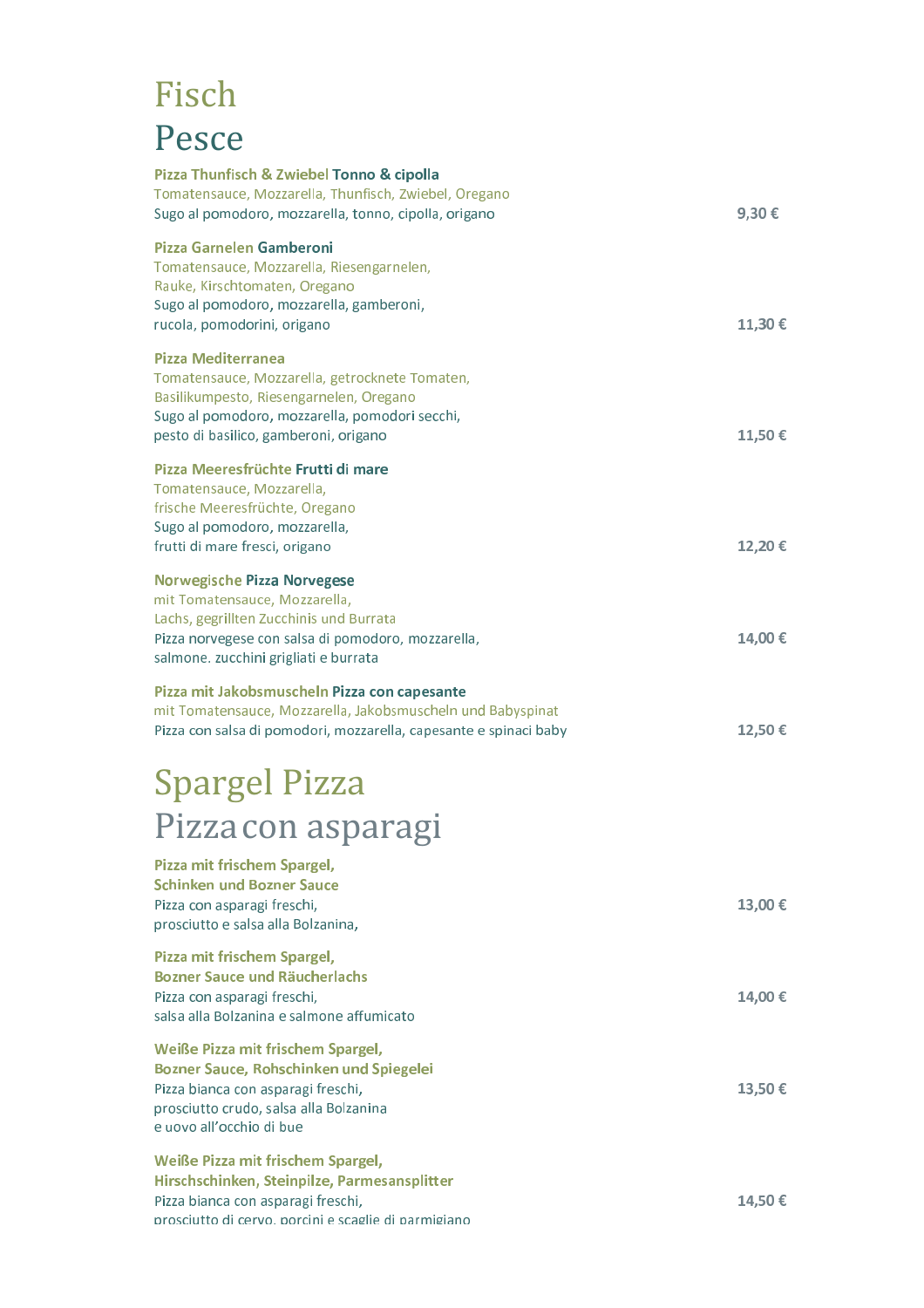### Weiße Pizza in bianco

| <b>Weiße Genießer Pizza</b><br>mit Mozzarella, Spinat, scharfer Salami,<br>Gorgonzola und frischen Tomaten<br>Pizza bianca con mozzarella, spinaci,<br>salame piccante, gorgonzola e pomodori freschi                                  | 11,00€ |
|----------------------------------------------------------------------------------------------------------------------------------------------------------------------------------------------------------------------------------------|--------|
| <b>Weiße Jäger Pizza</b><br>mit Mozzarella.<br>Steinpilze, Hirschschinken und Parmesansplitter<br>Pizza con salsa di pomodoro, mozzarella,<br>porcini, prosciutto di cervo e scaglie di parmigiano                                     | 13,50€ |
| <b>Weiße Pizza Brie-Mascarpone</b><br>mit Büffelmozzarella, Brie-Mascarpone-Sauce,<br>Parma-Rohschinken und Artischocken<br>Pizza bianca con mozzarella di Bufala, salsa di Brie e mascarpone,<br>prosciutto crudo di Parma e carciofi | 12,50€ |
| <b>Weiße Pizza Burrata</b><br>mit Burrata, frischen Tomaten und Basilikum<br>Pizza bianca con Burrata, pomodori freschi e basilico                                                                                                     | 11,50€ |
| <b>Holzfäller Pizza</b><br>mit Mozzarella, frischen Steinpilzen, Gorgonzola, Mascarpone und Rohschinken<br>Pizza alla boscaiola con mozzarella,<br>porcini freschi, gorgonzola, mascarpone e prosciutto crudo                          | 13,50€ |

# Für unsere kleinen Gäste Per i nostri piccoli ospiti

| <b>Kinderpizza</b>                                      |        |
|---------------------------------------------------------|--------|
| Tomatensauce, Mozzarella, Schinken, Mais, Oregano       |        |
| Sugo al pomodoro, mozzarella, prosciutto, mais, origano | € 7,00 |
| Pizza mit Würstel "Würstel"                             |        |
| Tomatensauce, Mozzarella, Würstel, Oregano              |        |
| Sugo al pomodoro, mozzarella, würstel, origano          | € 7,00 |
| Pizza Nutella                                           |        |
| Nutella, Mascarpone, Staubzucker                        |        |
| Nutella, mascarpone, zucchero a velo                    | 9.00 € |
|                                                         |        |